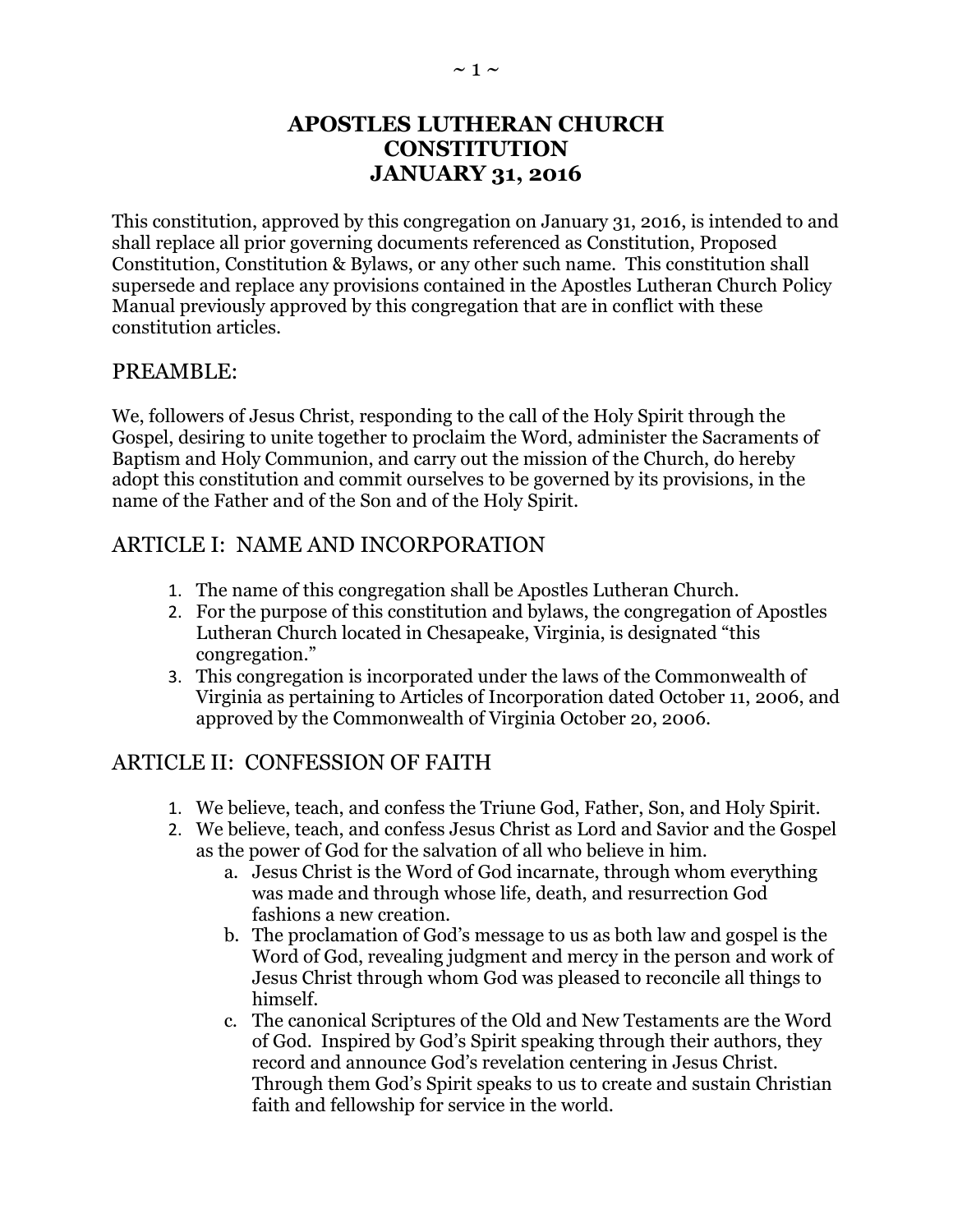- 3. We believe, teach, and accept the canonical Scriptures of the Old and New Testaments as the inspired Word of God and the sole authoritative source and norm of our proclamation, faith, and life.
- 4. We accept the Apostles', Nicene, and Athanasian Creeds as true declarations of the scriptural faith we believe, teach, and confess.
- 5. We believe, teach, and accept the Unaltered Augsburg Confession and the Small Catechism as true witnesses to the Word of God, normative for our teaching and practice. We acknowledge that we are one in faith and doctrine with all churches that likewise accept the teachings of the Unaltered Augsburg Confession.
- 6. We believe, teach, and confess the other confessional writings in the Book of Concord, namely, the Apology of the Augsburg Confession, the Smalcald Articles, the Treatise, the Large Catechism, and the Formula of Concord as further valid expositions of the Holy Scriptures.
- 7. We believe, teach, and confess the gospel, recorded in the Holy Scriptures and confessed in the ecumenical creeds and Lutheran confessional writings, as the power of God to create and sustain the priesthood of all believers for God's mission in the world.

## ARTICLE III: MISSION STATEMENT

Apostles Lutheran Church is a family in Christ called to share His gift of community with all people by equipping them through worship, fellowship, and deeds of love. It is committed to meeting spiritual, physical, and emotional needs as they relate to family issues of individuals in the Greater Hampton Roads community and beyond.

## ARTICLE IV: NATURE OF THE CHURCH AND AFFILIATION

- 1. This congregation exists both as a local expression of the body of Christ and as a part of the universal Church made up of every believer in Jesus Christ.
- 2. This congregation acknowledges that Jesus Christ is the head of the Apostles Lutheran Church and commits itself to carry out its mission, ministry, and decisions in submission and obedience to His authority.
- 3. This congregation acknowledges and celebrates its foundation and history within the evangelical Lutheran expression of the Church.
- 4. This congregation may officially affiliate with any ministry association or organization that is in line with its confession of faith and is deemed by this congregation to contribute to the fulfillment of its mission and ministry.
- 5. This congregation may adopt or terminate its official affiliation with any ministry association or organization by votes taken at two consecutive special meetings with at least 35% of voting members of this congregation in attendance by a two-thirds majority written ballot. If, in the event, that action is taken at the first meeting, then, the consecutive meeting shall take place no sooner than 120 days after the original meeting.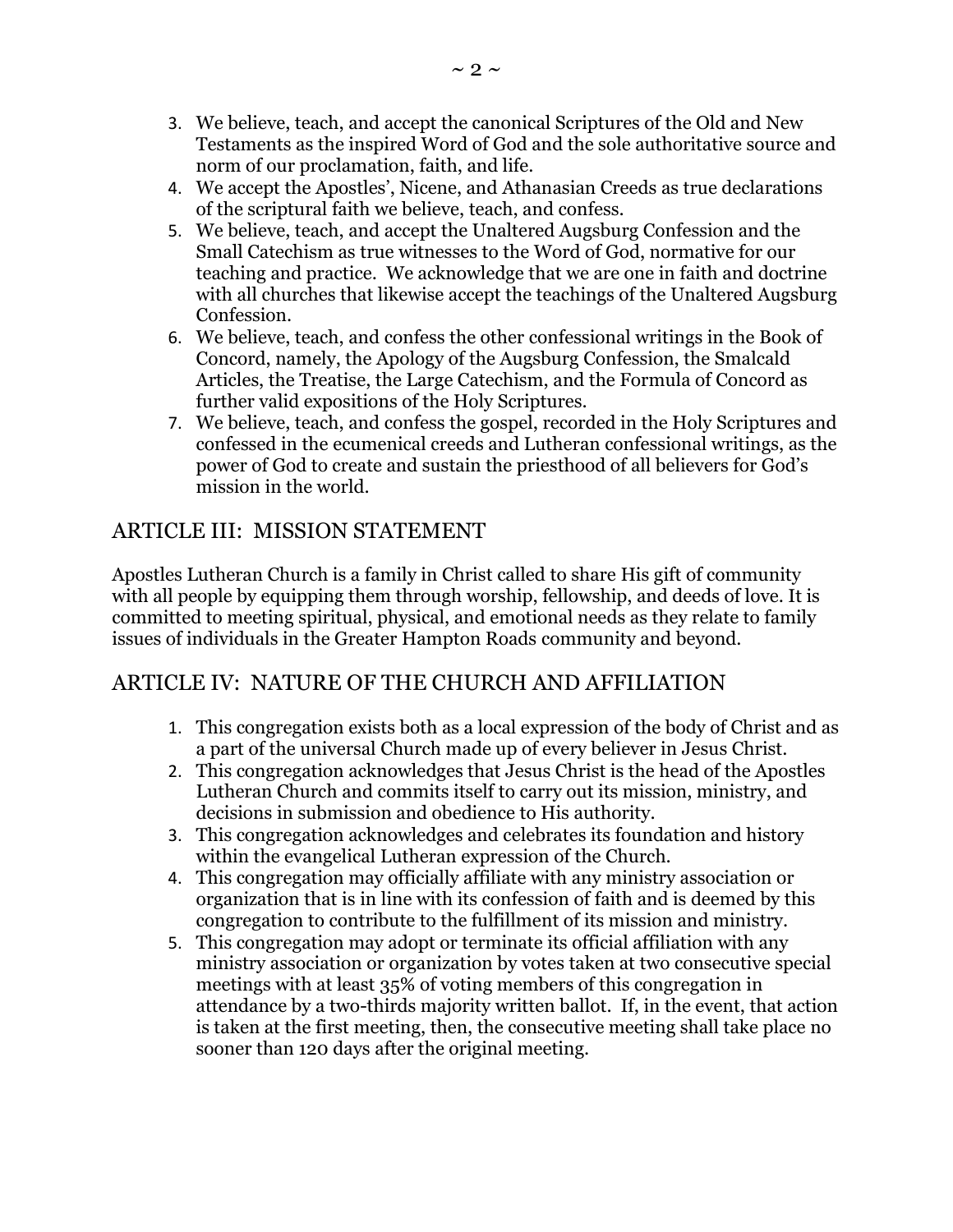- 6. This congregation shall always retain title to its property and all assets regardless of any decision to affiliate or terminate its official relationship with any ministry association or organization.
- 7. This congregation may choose to terminate its own existence or merge with another congregation by votes taken at two consecutive special meetings with at least 35% of voting members of this congregation in attendance by a twothirds majority written ballot. If, in the event, that action is taken at the first meeting, then, the consecutive meeting shall take place no sooner than 120 days after the original meeting.
- 8. The title to real property and the distribution of all other assets shall be recommended by the church council and authorized by a simple majority written ballot at the same special meeting at which the vote is taken to terminate or merge.

# ARTICLE V: AUTHORITY OF THE CONGREGATION

- 1. The authority of this congregation is that which is necessary to fulfill its mission and ministry according to the Scriptures.
- 2. This congregation delegates authority to the church council only as recognized in the bylaws. All remaining authority is retained by this congregation.
- 3. The authority of this congregation is primarily exercised at official meetings as provided for in the bylaws.
- 4. This congregation shall have authority to:
	- a. Extend a letter of call or terminate a letter of call of an ordained pastor by a two-thirds majority written ballot at an official meeting.
	- b. Elect the members of the church council.
	- c. Approve the annual Mission and Ministry Budget.
	- d. Acquire and dispose of real property and all assets, hold title to and use its property and all assets for any activities consistent with its mission and ministry.
	- e. Make any legal agreements as necessary to fulfill the mission and ministry of this congregation.
	- f. Adopt or terminate its official affiliation with any ministry association or organization.
	- g. Determine membership.
	- h. Honor the process of applying biblical principles toward conflict resolution, discipline, and restoration of church members.
	- i. Amend the bylaws.
	- j. Amend this constitution.

## ARTICLE VI: CONSTITUTIONAL AMENDMENT PROCESS

1. Amendments to this constitution may be proposed by any voting member and shall be submitted in writing to the church council at least 60 days in advance of the first meeting at which the vote will take place.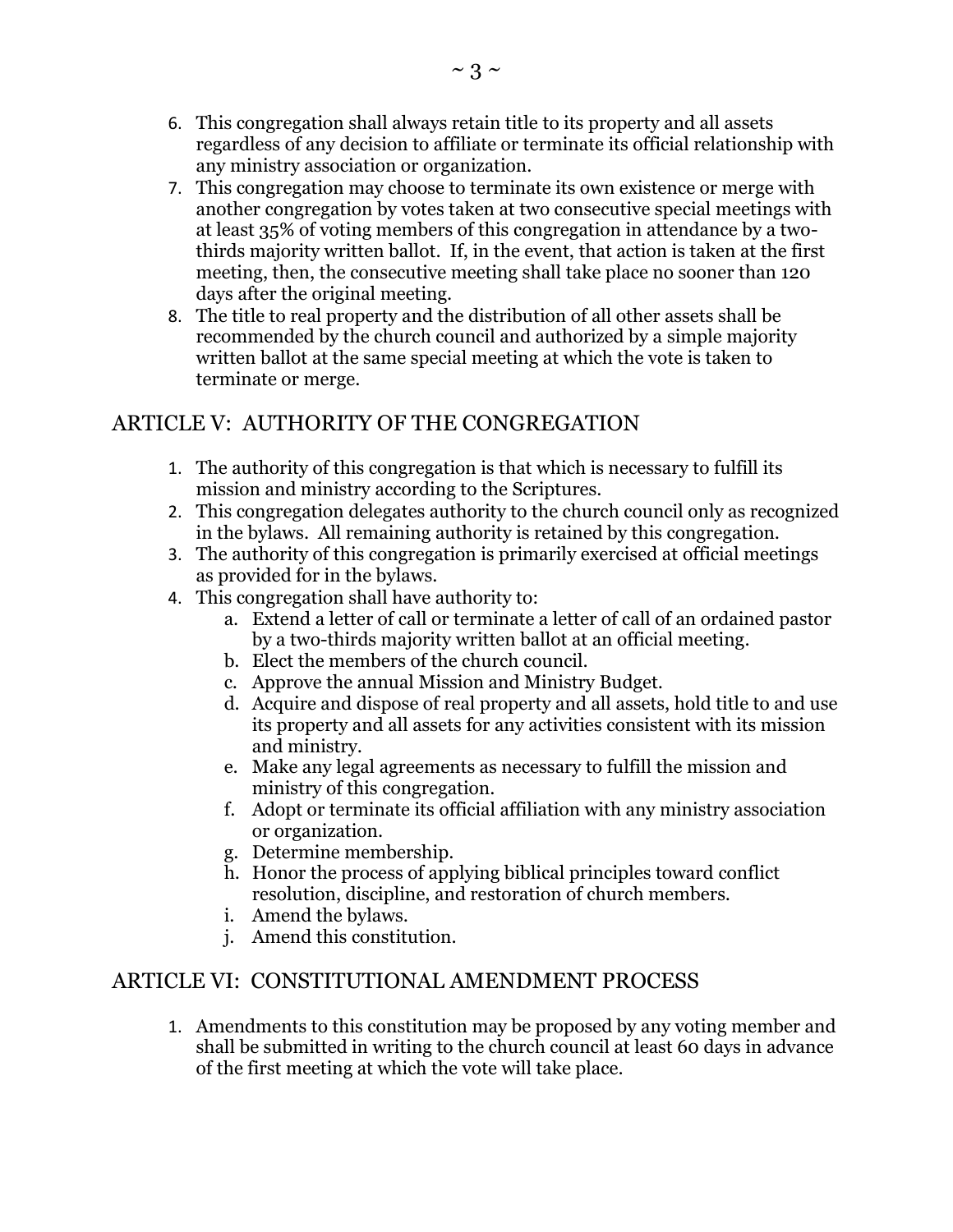- 2. The church council retains the authority to recommend as submitted, amend and recommend, or deny these submissions for a vote of this congregation. If a recommendation for amendment is "denied", the council will provide written/electronic notification to the person requesting the amendment, stating the reason for denial. A recommendation to "deny" by the church council may be overridden by written request from 10% of the voting members of this congregation.
- 3. This congregation must be notified of any proposed amendments to this constitution in writing at least 30 days in advance of a meeting at which the vote will take place.
- 4. This constitution shall be amended by votes taken at two consecutive special meetings with at least 35% of voting members of this congregation in attendance by a two-thirds majority written ballot. If, in the event, that action is taken at the first meeting, then, the consecutive meeting shall take place no sooner than 120 days after the original meeting.
- 5. The date of any additions or amendments to this constitution and bylaws shall be included next to such additions and amendments in the official copy of this constitution and bylaws.

## ARTICLE VII: BYLAWS

- 1. This congregation shall adopt bylaws which are deemed appropriate to further clarify the intent of this constitution and fulfill the mission and ministry of this congregation. No bylaws may conflict with this constitution.
- 2. Bylaws may be adopted or amended at any official meeting of this congregation by a simple majority vote.
- 3. Recommendations for new bylaws or amendments to existing bylaws may be proposed by any voting member and shall be submitted in writing to the church council at least 60 days in advance of the meeting at which the vote will take place.
- 4. The church council retains the authority to recommend as submitted, amend and recommend, or deny these submissions for a vote of this congregation. If a recommendation for amendment is "denied", the council will provide written/electronic notification to the person requesting the amendment, stating the reason for denial. A recommendation to "deny" by the church council may be overridden by a written petition from 10% of the voting members of this congregation.
- 5. This congregation must be notified of any proposed additions or amendments to the bylaws in writing at least 30 days in advance of the meeting at which the vote will take place.
- 6. The date of any additions or amendments to these bylaws shall be included next to such additions and amendments in the official copy of these bylaws.